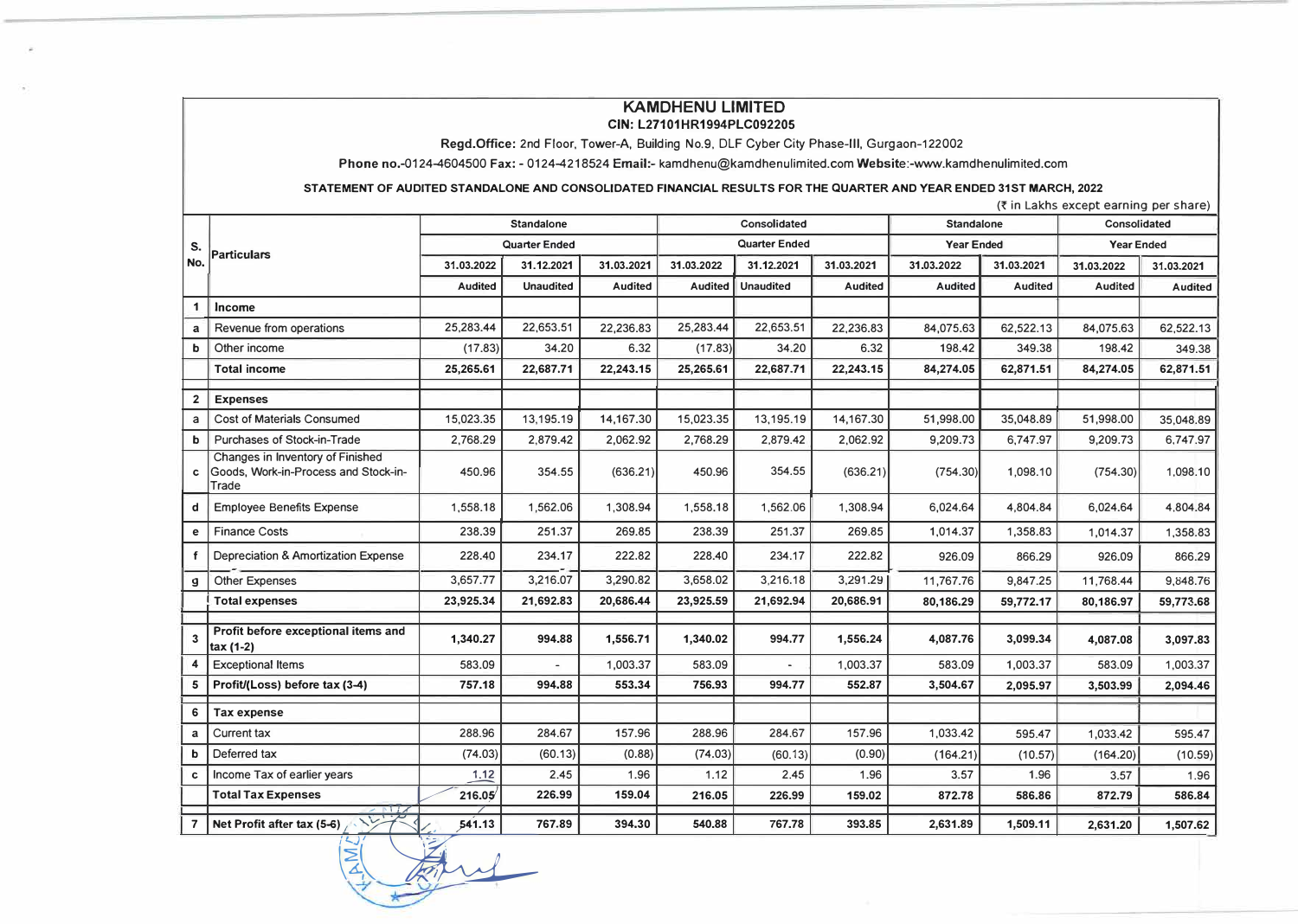|             | Particulars                                                                                                                                  | <b>Standalone</b>        |                      |                | Consolidated             |                      |                | <b>Standalone</b>     |                          | Consolidated      |                |
|-------------|----------------------------------------------------------------------------------------------------------------------------------------------|--------------------------|----------------------|----------------|--------------------------|----------------------|----------------|-----------------------|--------------------------|-------------------|----------------|
| S.          |                                                                                                                                              |                          | <b>Quarter Ended</b> |                |                          | <b>Quarter Ended</b> |                |                       | <b>Year Ended</b>        | <b>Year Ended</b> |                |
| No.         |                                                                                                                                              | 31.03.2022               | 31.12.2021           | 31.03.2021     | 31.03.2022               | 31.12.2021           | 31.03.2021     | 31.03.2022            | 31.03.2021               | 31.03.2022        | 31.03.2021     |
|             |                                                                                                                                              | <b>Audited</b>           | <b>Unaudited</b>     | <b>Audited</b> | <b>Audited</b>           | <b>Unaudited</b>     | <b>Audited</b> | <b>Audited</b>        | <b>Audited</b>           | <b>Audited</b>    | <b>Audited</b> |
| 8           | <b>Other Comprehensive Income/</b><br>(Loss)                                                                                                 |                          |                      |                |                          |                      |                |                       |                          |                   |                |
| a           | Items that will not be reclassified to<br>profit or loss                                                                                     | (94.59)                  | (5.01)               | 5.61           | (94.59)                  | (5.01)               | 5.61           | (105.02)              | (13.92)                  | (105.02)          | (13.92)        |
| $\mathbf b$ | Tax impacts on above                                                                                                                         | 15.25                    | 1.09                 | (1.52)         | 15.25                    | 1.09                 | (1.52)         | 24.45                 | 8.17                     | 24.45             | 8.17           |
|             | <b>Total Other Comprehensive Income/</b><br>(Loss)                                                                                           | (79.34)                  | (3.92)               | 4.09           | (79.34)                  | (3.92)               | 4.09           | (80.57)               | (5.75)                   | (80.57)           | (5.75)         |
| 9           | Total comprehensive income for the<br>year (comprising profit after tax and<br>other comprehensive income after<br>tax for the period) (7+8) | 461.79                   | 763.97               | 398.39         | 461.54                   | 763.86               | 397.94         | 2,551.32              | 1,503.36                 | 2,550.63          | 1,501.87       |
|             | <b>Net Profit attributable to:</b>                                                                                                           |                          |                      |                |                          |                      |                |                       |                          |                   |                |
|             | Equity holders of the parent                                                                                                                 | $\blacksquare$           | $\blacksquare$       | $\blacksquare$ | 540.88                   | 767.78               | 393.85         | $\sim$                |                          | 2,631.20          | 1,507.62       |
|             | Non-controlling interests                                                                                                                    | $\overline{a}$           | $\blacksquare$       | $\blacksquare$ |                          | ٠                    | $\overline{a}$ | $\sim$                |                          |                   |                |
|             | <b>Other Comprehensive</b><br>income/(Loss) attributable to:                                                                                 |                          |                      |                |                          |                      |                |                       |                          |                   |                |
|             | Equity holders of the parent                                                                                                                 | $\overline{\phantom{a}}$ | $\blacksquare$       | ٠              | (79.34)                  | (3.92)               | 4.09           | $\blacksquare$        | $\overline{\phantom{a}}$ | (80.57)           | (5.75)         |
|             | Non-controlling interests                                                                                                                    |                          | $\blacksquare$       | $\blacksquare$ | $\sim$                   |                      |                | $\tilde{\phantom{a}}$ |                          |                   |                |
|             | <b>Total Comprehensive income</b><br>attributable to:                                                                                        |                          |                      |                |                          |                      |                |                       |                          |                   |                |
|             | Equity holders of the parent                                                                                                                 | ٠                        | $\blacksquare$       | $\blacksquare$ | 461.54                   | 763.86               | 397.94         |                       |                          | 2,550.63          | 1,501.87       |
|             | Non-controlling interests                                                                                                                    | $\blacksquare$           | $\blacksquare$       | $\blacksquare$ | $\overline{\phantom{a}}$ | $\blacksquare$       | $\blacksquare$ |                       | $\blacksquare$           | $\blacksquare$    |                |
| 10          | Earnings per share in rupees: (Not<br><b>Annualised)</b>                                                                                     |                          |                      |                |                          |                      |                |                       |                          |                   |                |
|             | - Basic (in Rupees)                                                                                                                          | 2.01                     | 2.85                 | 1.47           | 2.01                     | 2.85                 | 1.47           | 9.77                  | 5.62                     | 9.77              | 5.62           |
|             | - Diluted (in Rupees)                                                                                                                        | 2.01                     | 2.85                 | 1.47           | 2.01                     | 2.85                 | 1.47           | 9.77                  | 5.62                     | 9.77              | 5.62           |
| 11          | Paid-up equity share capital (Face<br>Value of Rs.10 each)                                                                                   | 2,693.55                 | 2,693.55             | 2,693.55       | 2,693.55                 | 2,693.55             | 2,693.55       | 2,693.55              | 2,693.55                 | 2,693.55          | 2,693.55       |

JENU  $\circ$ my 団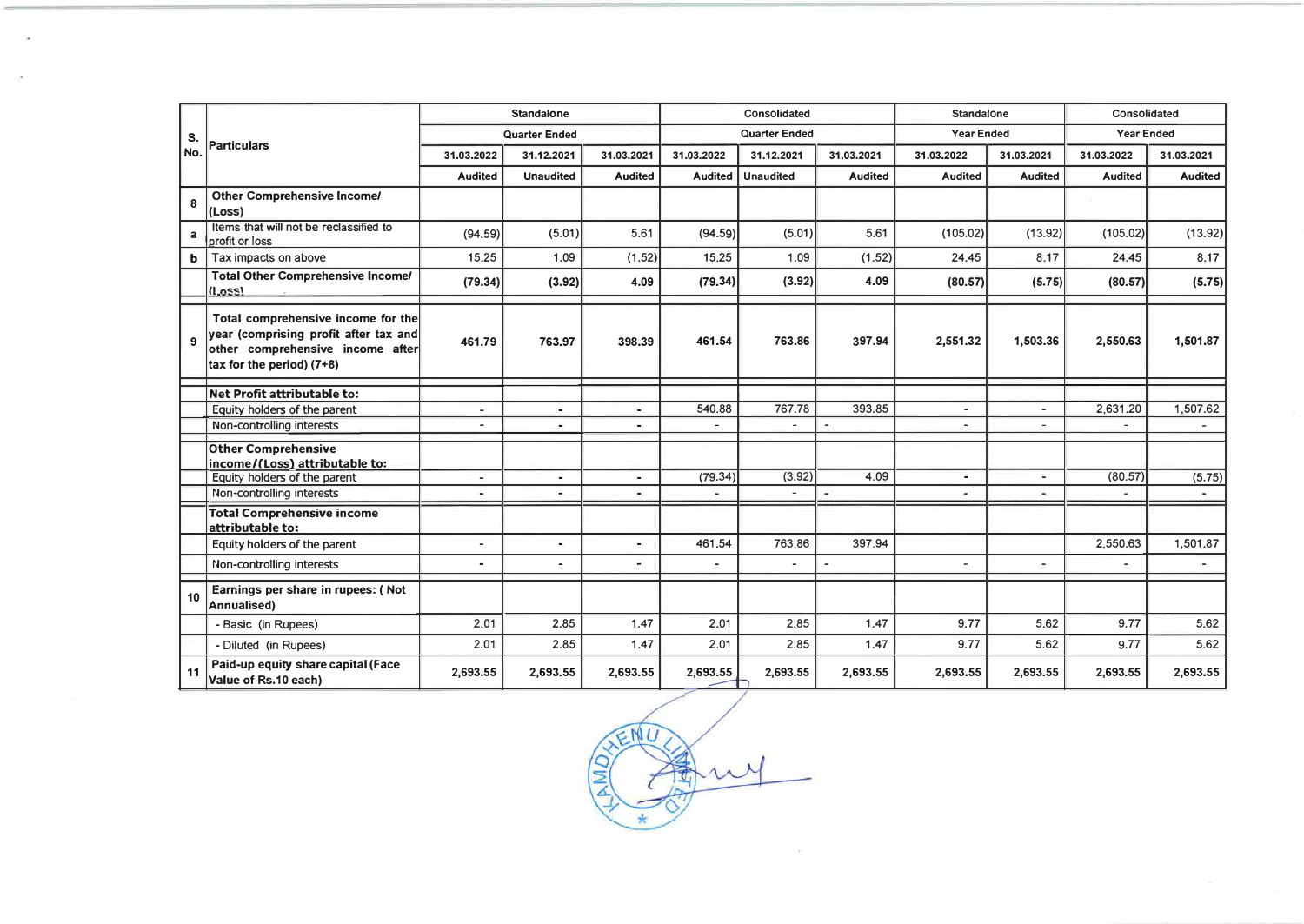|                | STANDALONE AND CONSOLIDATED STATEMENT OF ASSETS AND LIABILITIES AS AT 31ST MARCH, 2022 |                     |                     |                     | (र in Lakhs)        |
|----------------|----------------------------------------------------------------------------------------|---------------------|---------------------|---------------------|---------------------|
|                |                                                                                        | <b>Standalone</b>   |                     | Consolidated        |                     |
|                | <b>Particulars</b>                                                                     | As at<br>31.03.2022 | As at<br>31.03.2021 | As at<br>31.03.2022 | As at<br>31.03.2021 |
|                |                                                                                        | Audited             | Audited             | Audited             | Audited             |
|                | <b>ASSETS</b>                                                                          |                     |                     |                     |                     |
|                | <b>Non-Current Assets</b>                                                              |                     |                     |                     |                     |
| (a)            | <b>Property Plant and Equipment</b>                                                    | 8,849.44            | 8,575.94            | 8,849.44            | 8,575.94            |
| (b)            | <b>Capital Work in Progress</b>                                                        | 99.48               | 75.52               | 99.48               | 75.52               |
| (c)            | <b>Right of use Assets</b>                                                             | 462.43              | 500.33              | 462.43              | 500.33              |
| (d)            | <b>Goodwill on Consolidation</b>                                                       |                     |                     | 0.83                | 0.83                |
| (e)            | <b>Financial Assets</b>                                                                |                     |                     |                     |                     |
|                | (i) Investments in Subsidiary                                                          | 4.04                | 4.04                | 1.00                | 1.00                |
|                | (ii) Other Investments                                                                 | 198.09              | 235.20              | 198.09              | 235.20              |
|                | (iii) Loans                                                                            | 18.08               | 8.60                | 18.08               | 8.60                |
|                | (iv) Other Financial Assets                                                            | 312.77              | 296.39              | 312.97              | 296.59              |
| (f)            | <b>Other Non-Current Assets</b>                                                        | 1,270.47            | 1,113.23            | 1,270.47            | 1,113.23            |
|                | <b>Total Non-Current Assets</b>                                                        | 11,214.80           | 10,809.25           | 11,212.79           | 10,807.24           |
|                |                                                                                        |                     |                     |                     |                     |
| $\overline{2}$ | <b>Current Assets</b>                                                                  |                     |                     |                     |                     |
| (a)            | <b>Inventories</b>                                                                     | 7,743.27            | 6,728.67            | 7,743.27            | 6,728.67            |
| (b)            | <b>Financial Assets</b>                                                                |                     |                     |                     |                     |
|                | (i) Investment                                                                         | 967.90              | 617.23              | 967.90              | 617.23              |
|                | (ii) Trade receivables                                                                 | 19,818.95           | 19,975.78           | 19,818.95           | 19,975.78           |
|                | (iii) Cash and Cash Equivalents                                                        | 1,197.25            | 235.97              | 1,201.57            | 237.96              |
|                | (iv) Bank Balances other than (iii) above                                              | 202.26              | 172.19              | 202.26              | 172.19              |
|                | (v) Loans                                                                              | 37.48               | 42.67               | 37.48               | 42.67               |
|                | (vi) Other Financial Assets                                                            | 450.24              | 2,535.68            | 450.24              | 2,585.68            |
| (c)            | <b>Other Current Assets</b>                                                            | 2,605.03            | 1,945.65            | 2,605.03            | 1,945.65            |
|                | <b>Total Current Assets</b>                                                            | 33,022.38           | 32,303.84           | 33,026.70           | 32,305.83           |
|                | <b>TOTAL ASSETS</b>                                                                    | 44,237.18           | 43,113.09           | 44,239.49           | 43,113.07           |
|                |                                                                                        |                     |                     |                     |                     |

 $\mathcal{L}$ 

à.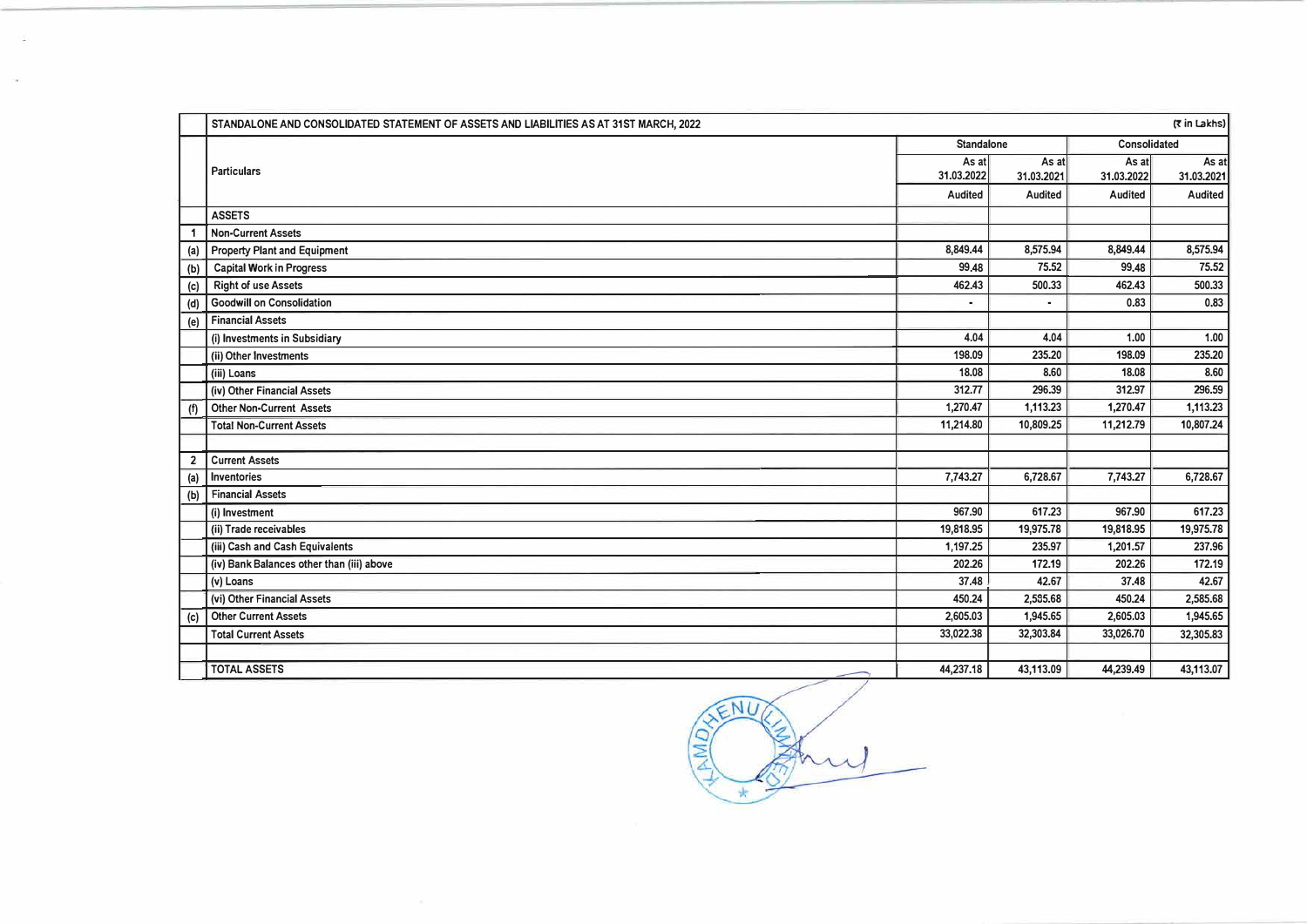| As at<br>As at<br>As at<br><b>Particulars</b><br>31.03.2022<br>31.03.2022<br>31.03.2021<br>Audited<br><b>Audited</b><br><b>Audited</b><br><b>EQUITY AND LIABILITIES</b><br><b>EQUITY</b><br><b>Equity Share Capital</b><br>2,693,55<br>2,693.55<br>2,693.55<br>(a)<br><b>Other Equity</b><br>(b)<br>19,119.98<br>16,784.14<br>19,116.85<br><b>Total Equity</b><br>21,813.53<br>19,477.69<br>21,810.40<br><b>LIABILITIES</b><br><b>Non-Current Liabilities</b><br><b>Financial Liabilities</b><br>(a)<br>1,267.38<br>236.00<br>(i) Borrowings<br>1,267.38<br>(ii) Lease Liabilities<br>467,43<br>505.86<br>467.43<br>(iii) Other Financial Liabilities<br>956.42<br>743.51<br>956.43<br>Provisions<br>563.88<br>416.16<br>563.88<br>(b)<br><b>Deferred Tax Liabilities (Net)</b><br>353,45<br>542.10<br>353.43<br>(c)<br><b>Total Non-Current Liabilities</b><br>2,443.63<br>3,608.56<br>3,608.55<br><b>Current Liabilities</b><br>$\overline{2}$<br><b>Financial Liabilities</b><br>(a)<br>(i) Borrowings<br>7,459.84<br>9,128.91<br>7,464.84<br>(ii) Lease Liabilities<br>152.34<br>170.12<br>170.12<br>(iii) Trade payables<br>原告<br>- total outstanding dues of micro enterprises and small enterprises<br>1,385.61<br>1,775.60<br>1,385.61<br>- total outstanding dues of creditors other than micro enterprises and small enterprises<br>7.663,57<br>8,117.06<br>7,664.02<br>(iv) Other financial liabilities<br>1,113.78<br>1.096.75<br>1,096.75<br><b>Other Current Liabilities</b><br>937.04<br>837,67<br>937.04<br>(b)<br>Provisions<br>89.55<br>66.41<br>89.55<br>(c)<br><b>Current Tax Liabilities (Net)</b><br>12.61<br>12.61<br>(d)<br><b>Total Current Liabilities</b><br>18,815.09<br>21,191.77<br>18,820.54<br><b>Total Liabilities</b><br>22,423.65<br>23,635.40<br>22,429.09<br>TOTAL EQUITY AND LIABILITIES |  | <b>Standalone</b> |           | Consolidated |                |
|--------------------------------------------------------------------------------------------------------------------------------------------------------------------------------------------------------------------------------------------------------------------------------------------------------------------------------------------------------------------------------------------------------------------------------------------------------------------------------------------------------------------------------------------------------------------------------------------------------------------------------------------------------------------------------------------------------------------------------------------------------------------------------------------------------------------------------------------------------------------------------------------------------------------------------------------------------------------------------------------------------------------------------------------------------------------------------------------------------------------------------------------------------------------------------------------------------------------------------------------------------------------------------------------------------------------------------------------------------------------------------------------------------------------------------------------------------------------------------------------------------------------------------------------------------------------------------------------------------------------------------------------------------------------------------------------------------------------------------------------------------------------------------------------------------------------------------|--|-------------------|-----------|--------------|----------------|
|                                                                                                                                                                                                                                                                                                                                                                                                                                                                                                                                                                                                                                                                                                                                                                                                                                                                                                                                                                                                                                                                                                                                                                                                                                                                                                                                                                                                                                                                                                                                                                                                                                                                                                                                                                                                                                |  |                   |           |              | As at          |
|                                                                                                                                                                                                                                                                                                                                                                                                                                                                                                                                                                                                                                                                                                                                                                                                                                                                                                                                                                                                                                                                                                                                                                                                                                                                                                                                                                                                                                                                                                                                                                                                                                                                                                                                                                                                                                |  |                   |           |              | 31.03.2021     |
|                                                                                                                                                                                                                                                                                                                                                                                                                                                                                                                                                                                                                                                                                                                                                                                                                                                                                                                                                                                                                                                                                                                                                                                                                                                                                                                                                                                                                                                                                                                                                                                                                                                                                                                                                                                                                                |  |                   |           |              | Audited        |
|                                                                                                                                                                                                                                                                                                                                                                                                                                                                                                                                                                                                                                                                                                                                                                                                                                                                                                                                                                                                                                                                                                                                                                                                                                                                                                                                                                                                                                                                                                                                                                                                                                                                                                                                                                                                                                |  |                   |           |              |                |
|                                                                                                                                                                                                                                                                                                                                                                                                                                                                                                                                                                                                                                                                                                                                                                                                                                                                                                                                                                                                                                                                                                                                                                                                                                                                                                                                                                                                                                                                                                                                                                                                                                                                                                                                                                                                                                |  |                   |           |              |                |
|                                                                                                                                                                                                                                                                                                                                                                                                                                                                                                                                                                                                                                                                                                                                                                                                                                                                                                                                                                                                                                                                                                                                                                                                                                                                                                                                                                                                                                                                                                                                                                                                                                                                                                                                                                                                                                |  |                   |           |              | 2,693.55       |
|                                                                                                                                                                                                                                                                                                                                                                                                                                                                                                                                                                                                                                                                                                                                                                                                                                                                                                                                                                                                                                                                                                                                                                                                                                                                                                                                                                                                                                                                                                                                                                                                                                                                                                                                                                                                                                |  |                   |           |              | 16,781.69      |
|                                                                                                                                                                                                                                                                                                                                                                                                                                                                                                                                                                                                                                                                                                                                                                                                                                                                                                                                                                                                                                                                                                                                                                                                                                                                                                                                                                                                                                                                                                                                                                                                                                                                                                                                                                                                                                |  |                   |           |              | 19,475.24      |
|                                                                                                                                                                                                                                                                                                                                                                                                                                                                                                                                                                                                                                                                                                                                                                                                                                                                                                                                                                                                                                                                                                                                                                                                                                                                                                                                                                                                                                                                                                                                                                                                                                                                                                                                                                                                                                |  |                   |           |              |                |
|                                                                                                                                                                                                                                                                                                                                                                                                                                                                                                                                                                                                                                                                                                                                                                                                                                                                                                                                                                                                                                                                                                                                                                                                                                                                                                                                                                                                                                                                                                                                                                                                                                                                                                                                                                                                                                |  |                   |           |              |                |
|                                                                                                                                                                                                                                                                                                                                                                                                                                                                                                                                                                                                                                                                                                                                                                                                                                                                                                                                                                                                                                                                                                                                                                                                                                                                                                                                                                                                                                                                                                                                                                                                                                                                                                                                                                                                                                |  |                   |           |              |                |
|                                                                                                                                                                                                                                                                                                                                                                                                                                                                                                                                                                                                                                                                                                                                                                                                                                                                                                                                                                                                                                                                                                                                                                                                                                                                                                                                                                                                                                                                                                                                                                                                                                                                                                                                                                                                                                |  |                   |           |              |                |
|                                                                                                                                                                                                                                                                                                                                                                                                                                                                                                                                                                                                                                                                                                                                                                                                                                                                                                                                                                                                                                                                                                                                                                                                                                                                                                                                                                                                                                                                                                                                                                                                                                                                                                                                                                                                                                |  |                   |           |              | 236,00         |
|                                                                                                                                                                                                                                                                                                                                                                                                                                                                                                                                                                                                                                                                                                                                                                                                                                                                                                                                                                                                                                                                                                                                                                                                                                                                                                                                                                                                                                                                                                                                                                                                                                                                                                                                                                                                                                |  |                   |           |              | 505.86         |
|                                                                                                                                                                                                                                                                                                                                                                                                                                                                                                                                                                                                                                                                                                                                                                                                                                                                                                                                                                                                                                                                                                                                                                                                                                                                                                                                                                                                                                                                                                                                                                                                                                                                                                                                                                                                                                |  |                   |           |              | 743.52         |
|                                                                                                                                                                                                                                                                                                                                                                                                                                                                                                                                                                                                                                                                                                                                                                                                                                                                                                                                                                                                                                                                                                                                                                                                                                                                                                                                                                                                                                                                                                                                                                                                                                                                                                                                                                                                                                |  |                   |           |              | 416.16         |
|                                                                                                                                                                                                                                                                                                                                                                                                                                                                                                                                                                                                                                                                                                                                                                                                                                                                                                                                                                                                                                                                                                                                                                                                                                                                                                                                                                                                                                                                                                                                                                                                                                                                                                                                                                                                                                |  |                   |           |              | 542.08         |
|                                                                                                                                                                                                                                                                                                                                                                                                                                                                                                                                                                                                                                                                                                                                                                                                                                                                                                                                                                                                                                                                                                                                                                                                                                                                                                                                                                                                                                                                                                                                                                                                                                                                                                                                                                                                                                |  |                   |           |              | 2,443.62       |
|                                                                                                                                                                                                                                                                                                                                                                                                                                                                                                                                                                                                                                                                                                                                                                                                                                                                                                                                                                                                                                                                                                                                                                                                                                                                                                                                                                                                                                                                                                                                                                                                                                                                                                                                                                                                                                |  |                   |           |              |                |
|                                                                                                                                                                                                                                                                                                                                                                                                                                                                                                                                                                                                                                                                                                                                                                                                                                                                                                                                                                                                                                                                                                                                                                                                                                                                                                                                                                                                                                                                                                                                                                                                                                                                                                                                                                                                                                |  |                   |           |              |                |
|                                                                                                                                                                                                                                                                                                                                                                                                                                                                                                                                                                                                                                                                                                                                                                                                                                                                                                                                                                                                                                                                                                                                                                                                                                                                                                                                                                                                                                                                                                                                                                                                                                                                                                                                                                                                                                |  |                   |           |              |                |
|                                                                                                                                                                                                                                                                                                                                                                                                                                                                                                                                                                                                                                                                                                                                                                                                                                                                                                                                                                                                                                                                                                                                                                                                                                                                                                                                                                                                                                                                                                                                                                                                                                                                                                                                                                                                                                |  |                   |           |              | 9,130.91       |
|                                                                                                                                                                                                                                                                                                                                                                                                                                                                                                                                                                                                                                                                                                                                                                                                                                                                                                                                                                                                                                                                                                                                                                                                                                                                                                                                                                                                                                                                                                                                                                                                                                                                                                                                                                                                                                |  |                   |           |              | 152.34         |
|                                                                                                                                                                                                                                                                                                                                                                                                                                                                                                                                                                                                                                                                                                                                                                                                                                                                                                                                                                                                                                                                                                                                                                                                                                                                                                                                                                                                                                                                                                                                                                                                                                                                                                                                                                                                                                |  |                   |           |              | $\blacksquare$ |
|                                                                                                                                                                                                                                                                                                                                                                                                                                                                                                                                                                                                                                                                                                                                                                                                                                                                                                                                                                                                                                                                                                                                                                                                                                                                                                                                                                                                                                                                                                                                                                                                                                                                                                                                                                                                                                |  |                   |           |              | 1,775.60       |
|                                                                                                                                                                                                                                                                                                                                                                                                                                                                                                                                                                                                                                                                                                                                                                                                                                                                                                                                                                                                                                                                                                                                                                                                                                                                                                                                                                                                                                                                                                                                                                                                                                                                                                                                                                                                                                |  |                   |           |              | 8,117.50       |
|                                                                                                                                                                                                                                                                                                                                                                                                                                                                                                                                                                                                                                                                                                                                                                                                                                                                                                                                                                                                                                                                                                                                                                                                                                                                                                                                                                                                                                                                                                                                                                                                                                                                                                                                                                                                                                |  |                   |           |              | 1,113.78       |
|                                                                                                                                                                                                                                                                                                                                                                                                                                                                                                                                                                                                                                                                                                                                                                                                                                                                                                                                                                                                                                                                                                                                                                                                                                                                                                                                                                                                                                                                                                                                                                                                                                                                                                                                                                                                                                |  |                   |           |              | 837.67         |
|                                                                                                                                                                                                                                                                                                                                                                                                                                                                                                                                                                                                                                                                                                                                                                                                                                                                                                                                                                                                                                                                                                                                                                                                                                                                                                                                                                                                                                                                                                                                                                                                                                                                                                                                                                                                                                |  |                   |           |              | 66,41          |
|                                                                                                                                                                                                                                                                                                                                                                                                                                                                                                                                                                                                                                                                                                                                                                                                                                                                                                                                                                                                                                                                                                                                                                                                                                                                                                                                                                                                                                                                                                                                                                                                                                                                                                                                                                                                                                |  |                   |           |              |                |
|                                                                                                                                                                                                                                                                                                                                                                                                                                                                                                                                                                                                                                                                                                                                                                                                                                                                                                                                                                                                                                                                                                                                                                                                                                                                                                                                                                                                                                                                                                                                                                                                                                                                                                                                                                                                                                |  |                   |           |              | 21,194.21      |
|                                                                                                                                                                                                                                                                                                                                                                                                                                                                                                                                                                                                                                                                                                                                                                                                                                                                                                                                                                                                                                                                                                                                                                                                                                                                                                                                                                                                                                                                                                                                                                                                                                                                                                                                                                                                                                |  |                   |           |              |                |
|                                                                                                                                                                                                                                                                                                                                                                                                                                                                                                                                                                                                                                                                                                                                                                                                                                                                                                                                                                                                                                                                                                                                                                                                                                                                                                                                                                                                                                                                                                                                                                                                                                                                                                                                                                                                                                |  |                   |           |              | 23,637.83      |
|                                                                                                                                                                                                                                                                                                                                                                                                                                                                                                                                                                                                                                                                                                                                                                                                                                                                                                                                                                                                                                                                                                                                                                                                                                                                                                                                                                                                                                                                                                                                                                                                                                                                                                                                                                                                                                |  |                   |           |              |                |
|                                                                                                                                                                                                                                                                                                                                                                                                                                                                                                                                                                                                                                                                                                                                                                                                                                                                                                                                                                                                                                                                                                                                                                                                                                                                                                                                                                                                                                                                                                                                                                                                                                                                                                                                                                                                                                |  | 44,237.18         | 43,113.09 | 44,239.49    | 43,113.07      |

 $\frac{1}{2}$ 

 $\mathcal{L}_{\mathcal{C}}$ 

ENU El Hend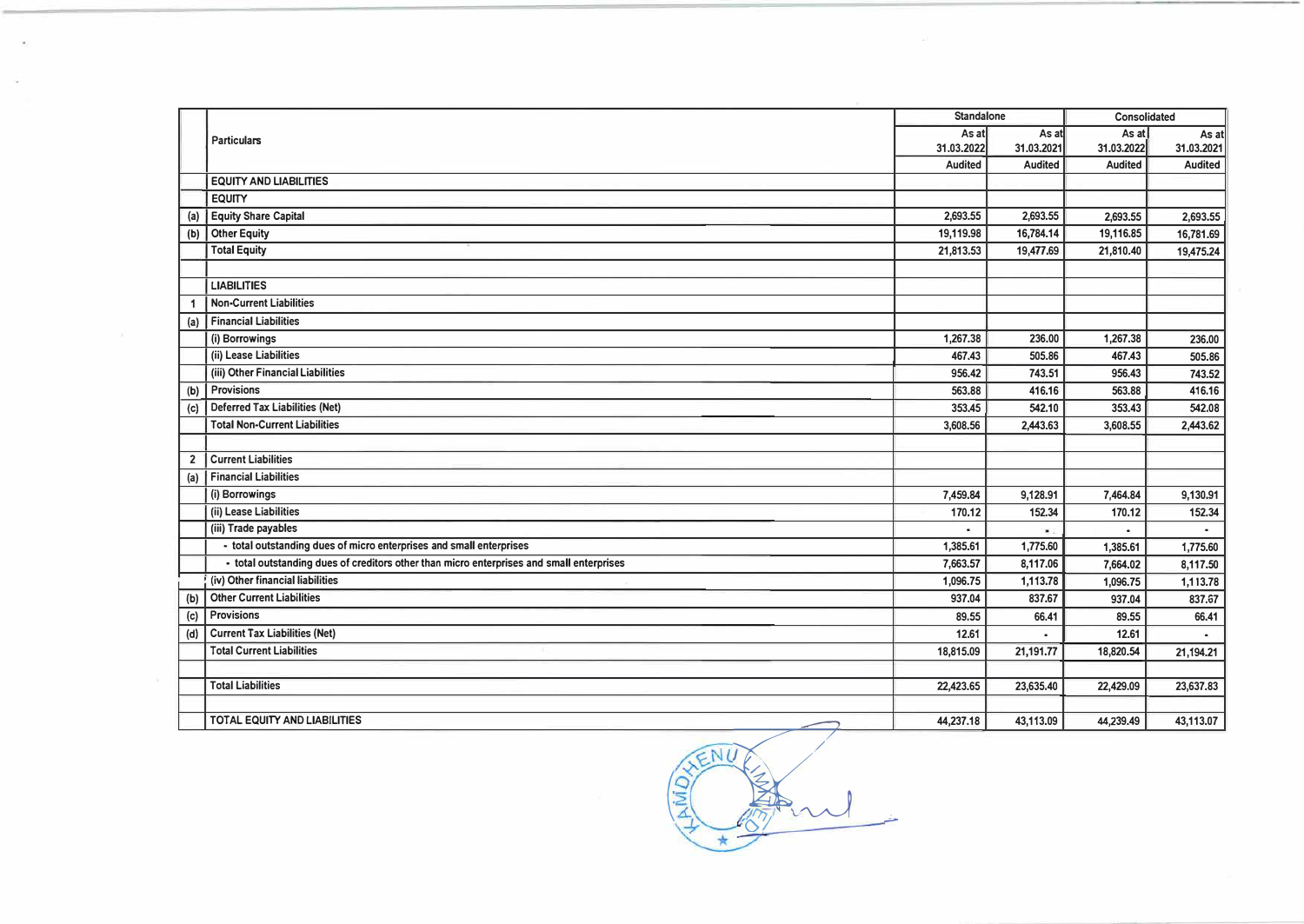Standalone and Consolidated Segmentwise Revenue, Results, Assets and Liabilities **(� in Lakhs)** 

| <b>Particulars</b> |                                                               | <b>Standalone</b>    |            |                | Consolidated         |                  |                | <b>Standalone</b> |                | Consolidated      |             |
|--------------------|---------------------------------------------------------------|----------------------|------------|----------------|----------------------|------------------|----------------|-------------------|----------------|-------------------|-------------|
|                    |                                                               | <b>Quarter Ended</b> |            |                | <b>Quarter Ended</b> |                  |                | <b>Year Ended</b> |                | <b>Year Ended</b> |             |
|                    |                                                               | 31.03.2022           | 31.12.2021 | 31.03.2021     | 31.03.2022           | 31.12.2021       | 31.03.2021     | 31.03.2022        | 31.03.2021     | 31.03.2022        | 31.03.2021  |
|                    |                                                               | <b>Audited</b>       | Unaudited  | <b>Audited</b> | <b>Audited</b>       | <b>Unaudited</b> | <b>Audited</b> | <b>Audited</b>    | <b>Audited</b> | <b>Audited</b>    | Audited     |
| А.                 | <b>Segment Revenue</b>                                        |                      |            |                |                      |                  |                |                   |                |                   |             |
|                    | - Steel                                                       | 18,492.33            | 14,901.15  | 15,507.09      | 18,492.33            | 14,901.15        | 15,507.09      | 59,931.06         | 42,314.94      | 59,931.06         | 42,314.94   |
|                    | - Paints                                                      | 6,791.11             | 7,752.36   | 6,729.74       | 6,791.11             | 7,752.36         | 6,729.74       | 24,144.57         | 20,207.19      | 24,144.57         | 20,207.19   |
|                    | <b>Gross Revenue from Operations</b>                          | 25,283.44            | 22,653.51  | 22,236.83      | 25,283.44            | 22,653.51        | 22,236.83      | 84,075.63         | 62,522.13      | 84,075.63         | 62,522.13   |
|                    |                                                               |                      |            |                |                      |                  |                |                   |                |                   |             |
| В.                 | <b>Segment Results</b>                                        |                      |            |                |                      |                  |                |                   |                |                   |             |
|                    | - Steel                                                       | 1.967.82             | 1,165.64   | 1,976.14       | 1,967.82             | 1,165.64         | 1,976.14       | 5,739.63          | 5,795.66       | 5,739.63          | 5,795.66    |
|                    | - Paints                                                      | (540.54)             | 428.60     | (931.83)       | (540.54)             | 428.60           | (931.83)       | 38.74             | (1, 492.42)    | 38.74             | (1, 492.42) |
|                    | Profit/(Loss) before finance cost, Tax &<br>unallocable items | 1,427.28             | 1,594.24   | 1,044.31       | 1,427.28             | 1,594.24         | 1,044.31       | 5,778.37          | 4,303.23       | 5,778.37          | 4,303.23    |
|                    | Less: Finance cost                                            | 238.39               | 251.37     | 269.85         | 238.39               | 251.37           | 269.85         | 1,014.37          | 1,358.83       | 1,014.37          | 1,358.83    |
|                    | Less: Other Unallocable Expenditure<br>net of Income          | 431.71               | 347.99     | 221.11         | 431.96               | 348.10           | 221.58         | 1,259.33          | 848.44         | 1,260.01          | 849.95      |
|                    | <b>Total Profit/(Loss) before Tax</b>                         | 757.18               | 994.88     | 553.34         | 756.93               | 994.77           | 552.87         | 3,504.67          | 2,095.97       | 3,503.99          | 2,094.46    |
|                    |                                                               |                      |            |                |                      |                  |                |                   |                |                   |             |
| C                  | <b>Segment Assets</b>                                         |                      |            |                |                      |                  |                |                   |                |                   |             |
|                    | Steel                                                         | 19,345.95            | 19,534.94  | 20,763.20      | 19,345.95            | 19,534.94        | 20,763.20      | 19,345.95         | 20,763.20      | 19,345.95         | 20,763.20   |
|                    | - Paints                                                      | 23,484.79            | 24,996.05  | 21,044.03      | 23,484.79            | 24,996.05        | 21,044.03      | 23,484.79         | 21,044.03      | 23,484.79         | 21,044.03   |
|                    | - Unallocable                                                 | 1,406.44             | 1,221.71   | 1,305.86       | 1,408.75             | 1,221.18         | 1,305.84       | 1,406.44          | 1,305.86       | 1,408.75          | 1,305.84    |
|                    | <b>Total Segment Assets</b>                                   | 44,237.18            | 45,752.70  | 43,113.09      | 44,239.49            | 45,752.17        | 43,113.07      | 44,237.18         | 43,113.09      | 44,239.49         | 43,113.07   |
|                    |                                                               |                      |            |                |                      |                  |                |                   |                |                   |             |
| D                  | <b>Segment Liabilities</b>                                    |                      |            |                |                      |                  |                |                   |                |                   |             |
|                    | - Steel                                                       | 8,053.97             | 7,792.73   | 7,318.41       | 8,053.97             | 7,792.73         | 7,318.41       | 8,053.97          | 7.318.41       | 8,053.97          | 7,318.41    |
|                    | - Paints                                                      | 14,016.24            | 16,165.51  | 15,774.90      | 14,016.24            | 16,165.51        | 15,774.90      | 14,016.24         | 15,774.90      | 14,016.24         | 15,774.90   |
|                    | - Unallocable                                                 | 353.44               | 442.73     | 542.09         | 358.88               | 445.07           | 544.52         | 353.44            | 542.09         | 358.88            | 544.52      |
|                    | <b>Total Segment Liabilities</b>                              | 22,423.65            | 24,400.97  | 23,635.40      | 22,429.09            | 24,403.31        | 23,637.83      | 22,423.65         | 23,635.40      | 22,429.09         | 23,637.83   |

NI I

 $\overline{\mathbb{R}^+}$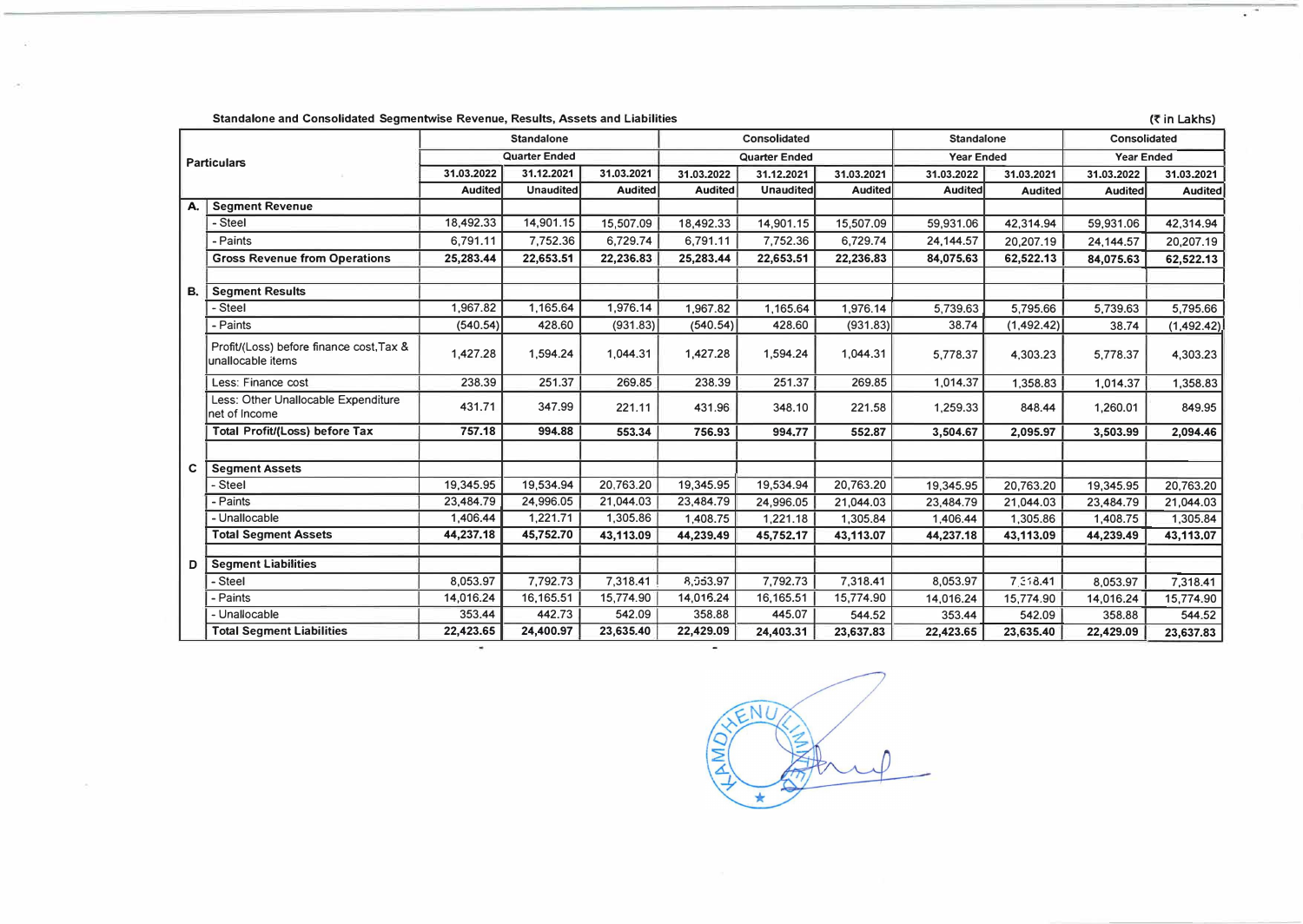|    | Statement of Standalone and Consolidated Cash Flows for the year ended 31st March, 2022 |                   |                |                     | $(5 \in \mathsf{Lakhs})$ |
|----|-----------------------------------------------------------------------------------------|-------------------|----------------|---------------------|--------------------------|
|    |                                                                                         | <b>Year Ended</b> |                | <b>Year Ended</b>   |                          |
|    | <b>IParticulars</b>                                                                     | <b>Standalone</b> |                | <b>Consolidated</b> |                          |
|    |                                                                                         | 31.03.2022        | 31.03.2021     | 31,03.2022          | 31,03,2021               |
|    |                                                                                         | <b>Audited</b>    | <b>Audited</b> | <b>Audited</b>      | <b>Audited</b>           |
| А. | <b>CASH FLOW FROM OPERATING ACTIVITIES</b>                                              |                   |                |                     |                          |
|    | Profit before exceptional items and tax                                                 | 3.504.67          | 2,095.97       | 3,503.99            | 2,094.46                 |
|    | Non cash adjustment to Profit before exceptional items and tax                          |                   |                |                     |                          |
|    | Interest Income                                                                         | (15.98)           | (17.72)        | (15.98)             | (17.72)                  |
|    | Depreciation and amortization                                                           | 926.09            | 866.29         | 926.09              | 866.29                   |
|    | <b>Interest Expenses</b>                                                                | 1,014.37          | 1,358.83       | 1,014.37            | 1,358.83                 |
|    | Remeasurement of the Defined Benefit Plan                                               | 102.95            | 44.07          | 102.95              | 44.07                    |
|    | Write down Insurance Claim                                                              | 583.09            | 1,003.37       | 583.09              | 1,003.37                 |
|    | Loss/ (Gain) on disposal of Property, Plant and Equipment                               | (0.87)            | (1.38)         | (0.87)              | (1.38)                   |
|    | Unrealised Loss/(Gain) on valuation of PMS measured at fair value(net)                  | (105.91)          | (263.93)       | (105.91)            | (263.93)                 |
|    | Ind AS adjustment                                                                       | (4.77)            | (6.99)         | (4.77)              | (6.99)                   |
|    | Provision for Expected Credit Loss                                                      | 388.97            | 275.24         | 388.97              | 275.24                   |
|    | Operating profit before working capital changes                                         | 6,392.61          | 5,353.75       | 6,391.93            | 5,352,24                 |
|    |                                                                                         |                   |                |                     |                          |
|    | <b>Net Change in</b>                                                                    |                   |                |                     |                          |
|    | Inventories                                                                             | (1,014.60)        | 1,095.54       | (1,014.60)          | 1,095.54                 |
|    | <b>Trade Receivables</b>                                                                | (232.14)          | 982.10         | (232.14)            | 982.10                   |
|    | <b>Other Bank Balances</b>                                                              | (30.07)           | 53.60          | (30.07)             | 53.60                    |
|    | <b>Other Financial Assets</b>                                                           | 1,541.07          | 609.97         | 1,541.07            | 609.97                   |
|    | <b>Other Current Assets</b>                                                             | (659.38)          | (68.68)        | (659.38)            | (68.68)                  |
|    | <b>Other Non Current Assets</b>                                                         | (157.24)          | (23.60)        | (157.24)            | (23.60)                  |
|    | <b>Trade Payables</b>                                                                   | (873.66)          | (2,316.55)     | (873.66)            | (2,316.78)               |
|    | Other Current Financial Liabilities                                                     | 118.87            | (24.71)        | 118.87              | (24.71)                  |
|    | <b>Other Current Liabilites</b>                                                         | 99.37             | (56.37)        | 99.37               | (56.37)                  |
|    | <b>Other Non-Current Financial Liabilites</b>                                           | 205.41            | 14.06          | 205.41              | 14.06                    |
|    | <b>Cash Used from Operation</b>                                                         |                   |                |                     |                          |
|    | Income Taxes paid (net)                                                                 | (1,024.38)        | (597.43)       | (1,024.38)          | (597.43)                 |
|    | Net Cash Flow from Operating Activities (A)                                             | 4,365,86          | 5,021.68       | 4,365.18            | 5,019.95                 |
| В. | <b>CASH FLOW FROM INVESTING ACTIVITIES</b>                                              |                   |                |                     |                          |
|    | Payment for acquisition of Property, Plant and Equipment & Capital WIP                  | (1, 174.30)       | (973.65)       | (1, 174.30)         | (973.65)                 |
|    | Payment for investment in PMS-IIFL                                                      | (244.77)          |                | (244.77)            |                          |
|    | Payment for investment in Equity shares of Kamdhenu Jeevandhara Foundation              |                   | (1.00)         |                     | (1.00)                   |
|    | Proceeds from sale of Property, Plant and Equipment                                     | 2.35              | 2.58           | 2.35                | 2.58                     |
|    | <b>Interest Received</b>                                                                | 13.67             | 15.94          | 13.67               | 15.94                    |
|    | Net Cash Flow from Investing Activites (B)                                              | (1,403.05)        | (956.13)       | (1,403.05)          | (956.13)                 |

 $5\overline{NI}$ Jay **AMD**  $\star$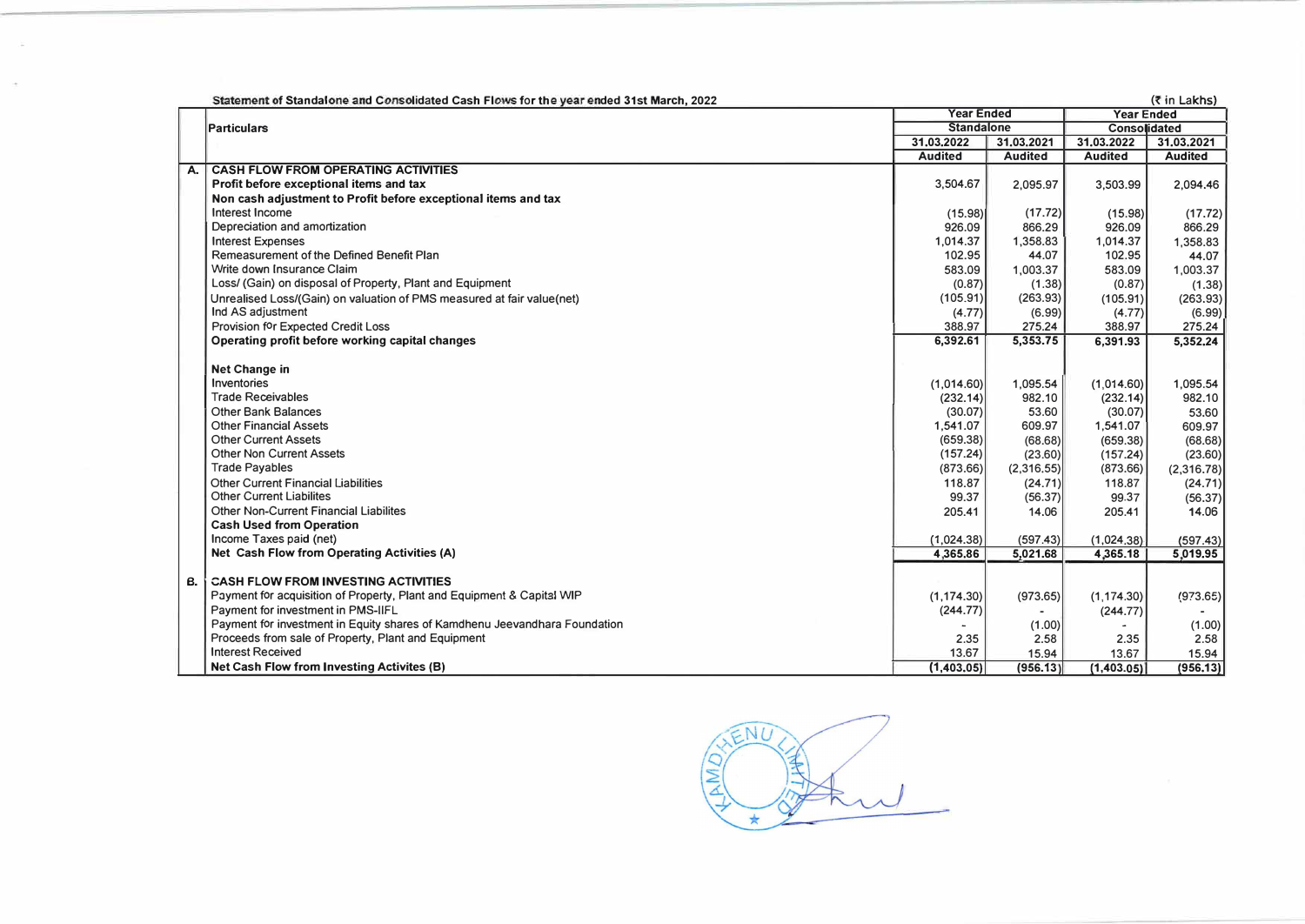|    |                                                              | <b>Year Ended</b> |                   | <b>Year Ended</b> |                     |
|----|--------------------------------------------------------------|-------------------|-------------------|-------------------|---------------------|
|    | <b>Particulars</b>                                           |                   | <b>Standalone</b> |                   | <b>Consolidated</b> |
|    |                                                              | 31.03.2022        | 31.03.2021        | 31.03.2022        | 31.03.2021          |
|    |                                                              | <b>Audited</b>    | <b>Audited</b>    | <b>Audited</b>    | <b>Audited</b>      |
| C. | <b>CASH FLOW FROM FINANCING ACTIVITIES</b>                   |                   |                   |                   |                     |
|    | <b>Interest Paid</b>                                         | (898.10)          | (1,280.15)        | (898.10)          | (1,280.15)          |
|    | <b>Payment of Lease Liabilities</b>                          | (239.48)          | (240.32)          | (239.48)          | (240.32)            |
|    | Net Change in Borrowings                                     | (650.35)          | (2,478.57)        | (647.35)          | (2,477.57)          |
|    | Money Received against ESOP issued                           |                   | 39.23             |                   | 39.23               |
|    | Dividend paid                                                | (213.60)          | (134.80)          | (213.60)          | (134.80)            |
|    |                                                              |                   |                   |                   |                     |
|    | Net Cash (used in) from Financing Activites (C)              | (2,001.53)        | (4,094.62)        | (1,998.53)        | (4,093.62)          |
|    | Net increase/(decrease) in Cash and Cash Equivalents (A+B+C) | 961.28            | (29.06)           | 963,60            | (29.80)             |
|    | <b>Opening Balance Cash and Cash Equivalents</b>             | 235.97            | 265.03            | 237.96            | 267.76              |
|    | <b>Closing Balance Cash and Cash Equivalents</b>             | 1.197.25          | 235.97            | 1,201.57          | 237.96              |

Components of Cash and.Cash Equivalents

 $\bar{\alpha}$ 

|                                              | <b>Standalone</b> |            | <b>Consolidated</b> |            |
|----------------------------------------------|-------------------|------------|---------------------|------------|
| <b>Particulars</b>                           | As atl            | As atl     | As atl              | As atl     |
|                                              | 31.03.2022        | 31.03.2021 | 31.03.2022          | 31.03.2021 |
| <b>Balances with Banks</b>                   | 180.31            | 210.39     | 184.08              | 211.78     |
| Cash on hand                                 | 16.94             | 19.77      | 17.49               | 20.37      |
| Deposits with maturity for less then 3 month | 1,000.00          | 5.81       | 1,000.00            | 5.81       |
| <b>Total</b>                                 | 1,197.25          | 235.97     | 1,201.57            | 237.96     |

**WENU**  $\frac{1}{2}$ �  $\Delta$  .  $\leq$ \* <u> Andrew Marian Maria Maria Maria Maria Maria Maria Maria Maria Maria Maria Maria Maria Maria Maria Maria Maria </u>